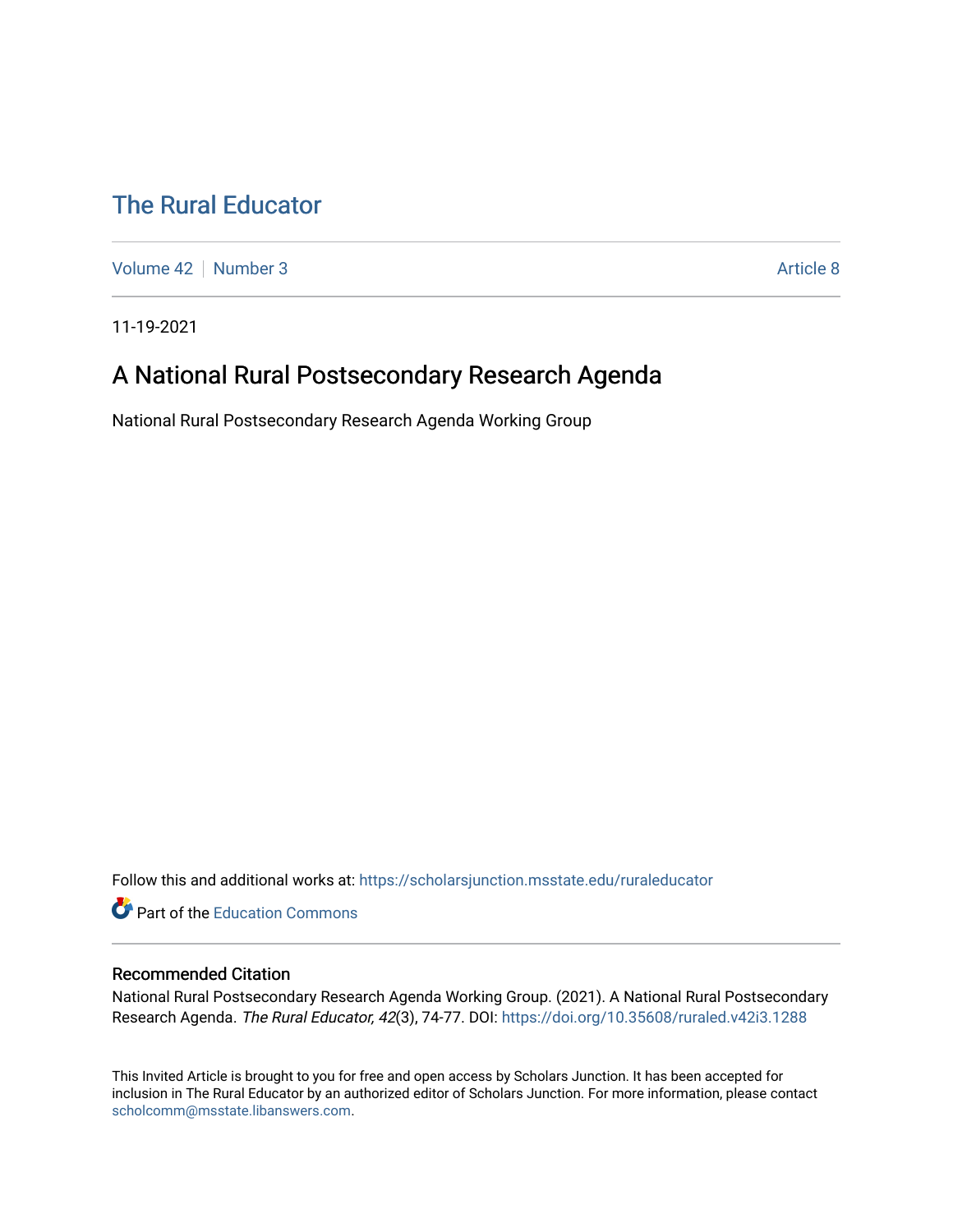#### *Invited Article*

### **A National Rural Postsecondary Research Agenda: Reflections from the Working Group**

Though national postsecondary education and workforce training outcomes have drawn growing attention in recent decades, very little research has centered rural learners and rural postsecondary education.. The data that exist related to rural postsecondary education attainment are extremely limited. Increasingly, practitioners, researchers and philanthropic organizations in the rural postsecondary education and workforce training space have called for the advancement of a national rural postsecondary research agenda to fill this critical gap and unlock insights into the promising practices that can help support rural learners in earning degrees or credentials that lead to meaningful careers.

Developed with support from Ascendium Education Group (Ascendium), the research agenda was developed by an advisory group of researchers and practitioners and explores four critical areas to help build understanding of the many factors influencing rural learner success, including:

- $\bullet$  The rural institution as a catalyst for mobility and economic growth
- Capacities for effective service and innovation at rural institutions
- The rural student learning journey
- The value of postsecondary education for rural learners

There are many important topics and questions to explore in the realm of rural postsecondary education and learner experiences, and this research agenda does not attempt to cover them all. Instead, it aims to complement ongoing research in the K-12 and postsecondary education spaces, including the *National Rural Education Association Research Agenda*, and to point researchers to those areas of rural postsecondary practice and leadership where the most pressing opportunities exist for new research*.* To learn more about the agenda and Ascendium's interest in supporting rural education and workforce training, visit [ascendiumphilanthropy.org.](https://ascendiumphilanthropy.org/)

#### **Comments from the Working Group**

The research agenda was developed by an advisory group of researchers and practitioners with deep expertise in rural postsecondary education.

Building on existing research, lived experiences and grounded perspectives of those working and living in rural geographies, this group collaboratively identified themes and questions. Members of the team have shared their reflections on the agenda, the process for developing it and the importance of these questions for future efforts.

#### **Devon Brenner**

*The Rural Educator* has been published for most of the last century, and over those decades the vast majority of the articles published in the journal focus on K-12 education contexts and practices. As editors, we recognize the importance of post-secondary education for rural students and communities and the need for scholarship to inform policy and practice. Rurally-located institutions play an important role in the economic and cultural well-being of their communities, and there is a need for research that examines and advances that role. There is also a need for research that examines the experiences of rural students who may be attending non-rurally-located post-secondary institutions and the practices that support their success. We hope that the research agenda will bring new voices and perspectives to the rural education research community and that the journal will serve as a venue for sharing that work.

#### **Tyler Hallmark**

While past research agendas may have dedicated a specific focus area to addressing diversity within the given population, our working group was intentional on *not* setting diversity amongst rural students and communities apart from other foci. Instead, we recognized the importance of embedding the importance of diverse rural populations across *each* of the four focus areas that we identified. It is vital that those reading and building off of this agenda take that lesson to heart, asking themselves to consider the various identities that may intersect in any research question they seek to address.

Perhaps those research questions which most urgently need addressing  $-$  and those top of mind given the current climate in the  $U.S.$  — are questions as they pertain to race and ethnicity. For too long,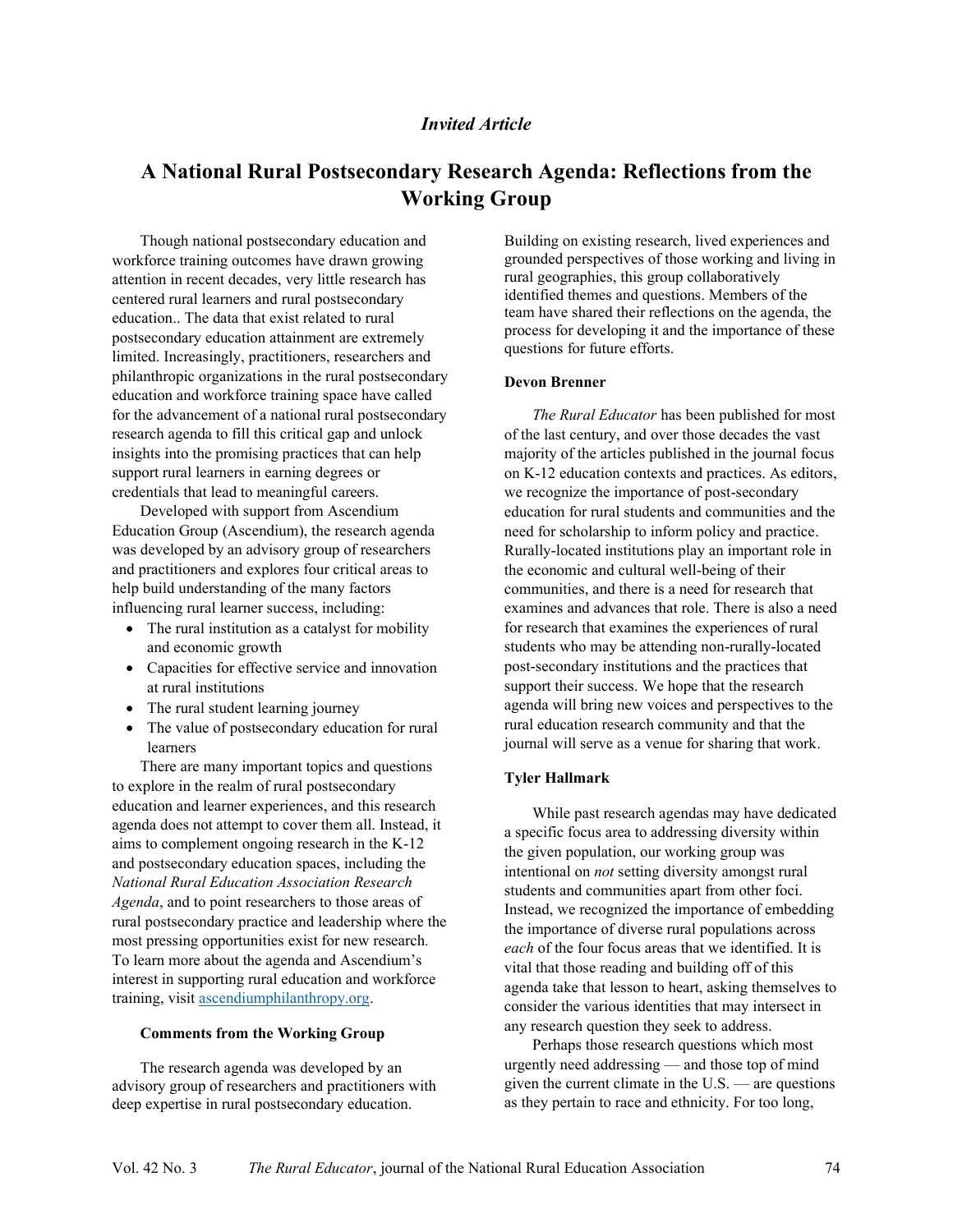communities of color have been overlooked in rural research (Sowl & Crane, 2021), despite the growing racial diversity in rural areas  $-$  with nine out of 10 rural places experiencing increases in diversity from 1990 to 2010 (Sharp & Lee, 2016). Moving forward, it is essential that researchers critically think about how systemic racism perpetuates educational disparities in rural areas  $-$  interrogating how both race *and* rurality shape students' college-going experiences, how race *and* rurality shape learners' skill and network development in college and how the types of institutions serving rural communities (i.e., Historically Black Colleges and Universities as compared to Predominantly White Institutions) may differentially impact students' journeys.

Similarly, racial research has historically neglected rural subgroups, despite the distinct disparities for rural people of color as compared to their urban counterparts. For instance, in 2015, just 14% of Black adults from urban areas had less than a high school degree or equivalent, compared to 24% of Black adults from rural areas (USDA, 2017). In turn, this agenda may be useful in guiding even nonrural scholars in broadening their research agendas to encompass rural subgroups.

#### **Andrew Koricich**

The establishment of a rural postsecondary research agenda is a critically important advancement in our ability to better understand postsecondary educational pathways, opportunities, successes and outcomes for students from rural communities. A key feature of this agenda is accounting for student, institutional and community contexts as interconnected layers where research can be done to improve this understanding. Additionally, the framing of the agenda accounts for intersectionality of the rural identity with other traditionally marginalized or excluded populations to underscore the rich diversity of these places and students.

The process to establish this research agenda was robust and collaborative, with voices representing a range of experiences and research interests. Taken in total, this research agenda provides a useful roadmap for scholars seeking to expand our knowledge of rural postsecondary issues, as well as for foundations and policymakers who are seeking to better target resources to effectively serve this population. As someone who researches rural-serving institutions, in particular, I am heartened to see this agenda include an institutional lens, as it is difficult to adequately

understand the experiences and needs of rural students without understanding the postsecondary institutions that serve them and their communities. Historically, rural postsecondary research has focused on the student experience, and I am hopeful that this research agenda will inspire others to consider institutional factors and issues to better guide how colleges and universities can promote greater opportunity and success for rural students.

#### **Gerri Maxwell**

Once of the most beneficial experiences of serving on the National Rural Postsecondary Research Agenda working group was the opportunity to learn from the others in the group. I feel far less in touch now in my quasi-admin role, and it was completely my honor to interact with the brightest and best young scholars in rural education. One of my most recent research projects on a high-profile Texas rural school triad/partnership, of which one aspect includes workforce certifications for students, strongly supports the importance of these postsecondary institutions, their presence and the potential impact on rural communities.

#### **Darris Means**

When I first became engaged in rural education research and scholarship, I quickly learned there was not much representation of rural education scholarship across higher education conferences, higher education journals and in funding priorities for philanthropic organizations. While there has been an increase in rural postsecondary education scholarship in recent years (e.g., Ardoin, 2018; Chambers & Crumb, 2021; Crain & Newlin, 2021; Koricich et al., 2018), there remained a need for philanthropic organizations to play a role in supporting rural education scholarship in their own priorities.

Without resources, rural education researchers may find it difficult to lead research studies that can amplify the critical assets of rural college students and rural postsecondary education institutions while aiming to reduce spatial inequities. Thus, I was thrilled to receive an invitation from Ascendium to serve as a member of their working group to support the development and launch of the National Rural Postsecondary Research Agenda, working alongside colleagues who are also committed to rural education. While all four focus areas of the agenda are critical to rural student success, I am excited about the possibilities of The Rural Student Learning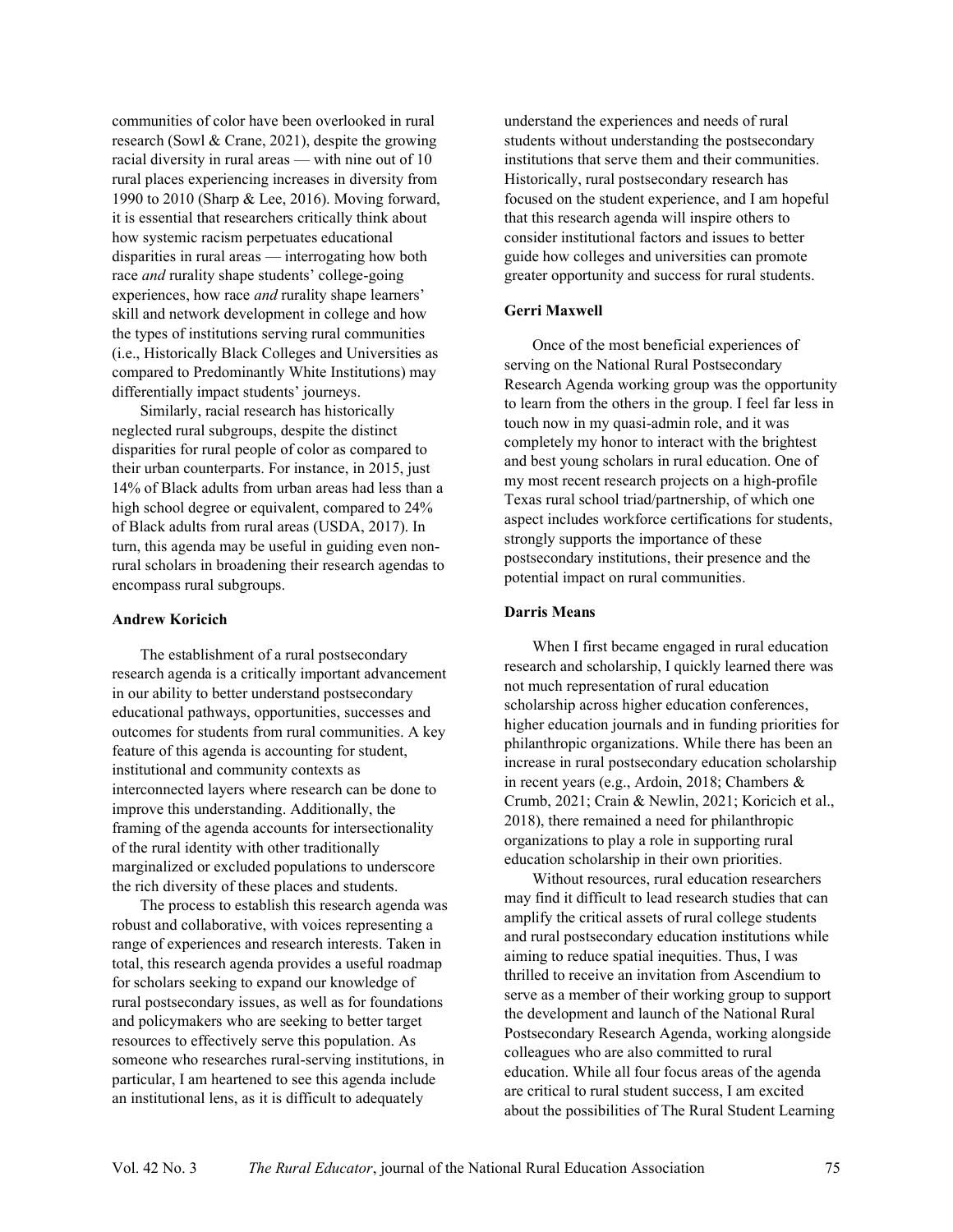Journey focus area. This focus area invites researchers, university leaders, policymakers and other key stakeholders to consider how to improve postsecondary education pathways for rural learners, recognizing the diversity of contexts and institutions in which students learn and the diversity of educational experiences that are shaped by students' social identities and by interlocking forms of oppression, such as classism, racism and sexism. The research agenda provides a critical framework for building upon the assets of rural students and rural postsecondary education institutions to elevate rural student success.

#### **Leslie Neal**

As a department chair of a rural community college, The Value of Postsecondary Education for Rural Learners is a focus area that holds particular significance for me. Postsecondary institutions often strive for the student experience to include growth upon completion, but do students value education

with the same definition of the term "value" as their institution?

As scholars approach the agenda, their research outcomes will advance the ways rurality is discussed in academia and tangibly impact some of the barriers that effect rural institutions and their stakeholders. Often, rural identity does not include higher education as one of its defining characteristics and this often results in less rural students seeking higher education or less support from their community when seeking higher educational opportunities (Agger et al., 2018). Academics such as Ashley Stone (2017) suggest that rural students can and will succeed in the realm of higher education if there is a support system in place to provide them opportunities of growth and feelings of belonging.

The findings that emerge from the forthcoming research will not only enlighten institutions of the characteristics of students' intrinsic motivations but could also point to specific ways the institution can act as an extrinsic motivator for its students.

#### **References**

- Agger, C., Meece, J., & Byun, S. (2018). The Influences of Family and Place on Rural Adolescents' Educational Aspirations and Postsecondary Enrollment. *Journal of Youth and Adolescence*, 47(12), 2554-2568. https://doi.org/10.1007/s10964-018-0893-7
- Ardoin, S. (2018). *College aspirations and access in working-class communities: The mixed signals, challenges, and new language first-generation*  students encounter. Lexington Books.
- Ascendium Education Group. (2021, August). National Rural Postsecondary Research Agenda. [https://www.ascendiumphilanthropy.org/our](https://www.ascendiumphilanthropy.org/our-grantmaking/support-rural-postsecondary-education-and-workforce-training/national-rural-postsecondary-research-agenda/)[grantmaking/support-rural-postsecondary](https://www.ascendiumphilanthropy.org/our-grantmaking/support-rural-postsecondary-education-and-workforce-training/national-rural-postsecondary-research-agenda/)[education-and-workforce-training/national-rural](https://www.ascendiumphilanthropy.org/our-grantmaking/support-rural-postsecondary-education-and-workforce-training/national-rural-postsecondary-research-agenda/)[postsecondary-research-agenda/](https://www.ascendiumphilanthropy.org/our-grantmaking/support-rural-postsecondary-education-and-workforce-training/national-rural-postsecondary-research-agenda/)
- Chambers, C. R., & Crumb, L. (2021). *African American rural education: College transitions and postsecondary experiences*. Emerald.
- Crain, A. M., & Newlin, M. (2021). Rural firstgeneration students: A practical reflection on urbannormative ideology. *Journal of First-Generation Student Success*, *1*(1), 57-69.
- Koricich, A., Chen, X., & Hughes, R. P. (2018). Understanding the effects of rurality and socioeconomic status on college attendance and institutional choice in the United States. *The Review of Higher Education,*  $41(2)$ *, 281–305.*
- Koricich, A., Sharp, G., & Lee, B. A. (2016). New faces in rural places: Patterns and sources of nonmetropolitan ethnoracial diversity since 1990. Rural Sociology, 82(3), 411-443. <https://doi.org/10.1111/ruso.12141>
- Sowl, S., & Crain, A. (2021). A Systematic Review of Research on Rural College Access Since 2000. The Rural Educator, 42(2), 16-34. <https://doi.org/10.35608/ruraled.v42i2.1239>
- Stone, A. (2017) Rural students and higher education: An overview of challenges and opportunities. *Texas Education Reveiw*, *5*(1), 1-9.
- United States Department of Agriculture. (2017). Rural education at a glance, 2017 edition. https://www.ers.usda.gov/webdocs/publications/ 83078/eib-171.pdf?v=0

#### **Suggested Citation:**

National Rural Postsecondary Research Agenda Working Group. (2021). A national rural postsecondary research agenda: Reflections from the Working Group. *The Rural Educator 43*(3), 74-77. https://doi.org/10.35608/ruraled.v42i3.1288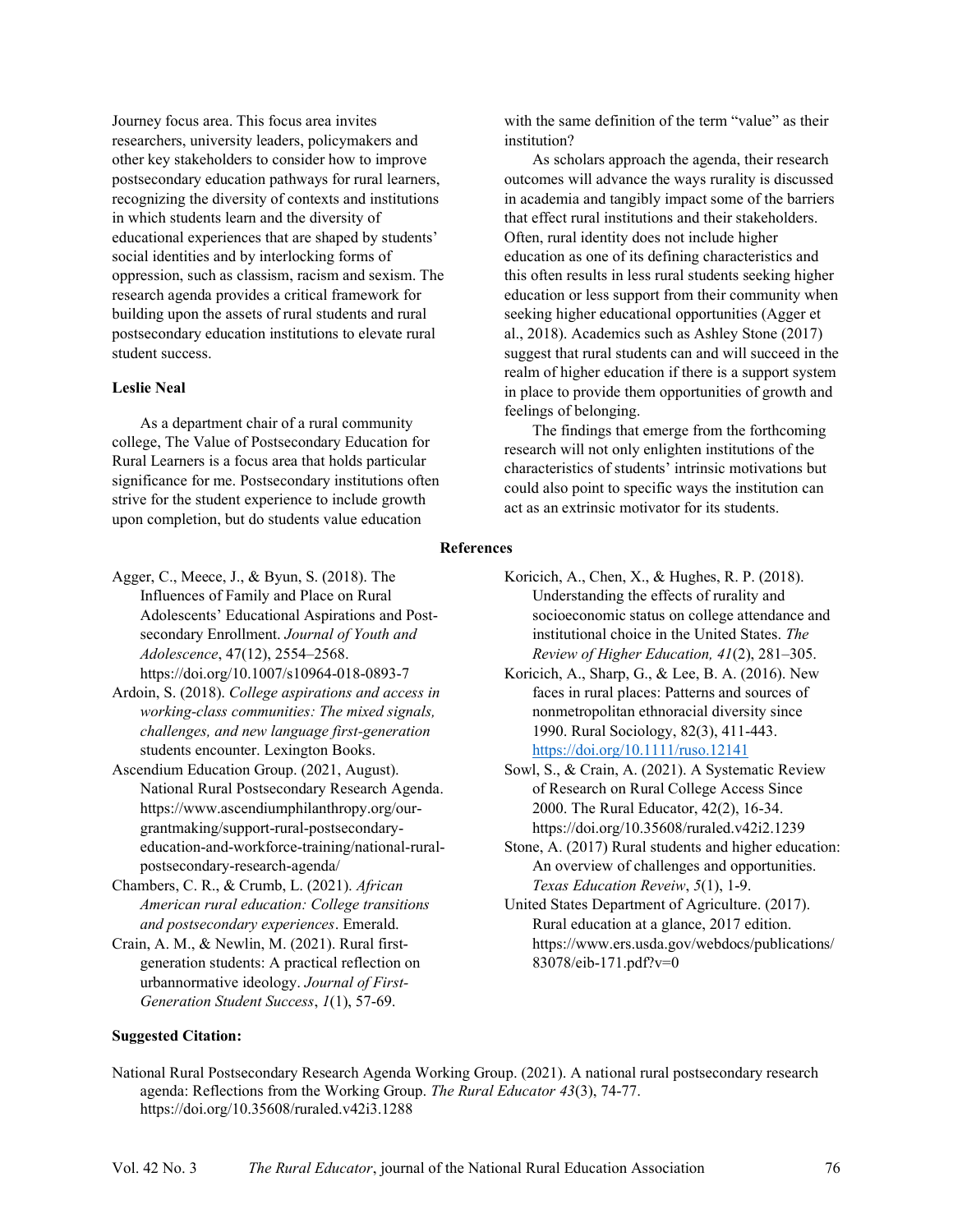## **National Rural Postsecondary Research Agenda**

To learn more about how the research agenda was developed and read the full research agenda, visit htt[ps://ascendiumphilanthropy.org/](https://ascendiumphilanthropy.org/)

Though national postsecondary education and workforce training outcomes have drawn growing attention in recent decades, very little of that attention has gone toward rural postsecondary education and learners. The data that exist related to rural postsecondary education attainment are also extremely limited, and the experiences of learners from rural communities receive scant attention. Increasingly, practitioners, researchers and philanthropic organizations in the rural postsecondary education and workforce training space have called for the advancement of a national rural postsecondary research agenda to fill this critical gap.

This research agenda, produced through the collaborative effort of a diverse group of researchers and organizations, and with support from **[Ascendium Education Group](https://www.ascendiumphilanthropy.org/),** focuses on generating knowledge that can help practitioners and policymakers remove systemic barriers to improved and more equitable outcomes for rural learners at two- and four-year institutions.

The research agenda explores four critical focus areas to help build field understanding of the many factors influencing rural learner success — especially learners from low-income backgrounds — in postsecondary education and entry to the workforce.



**The Rural Institution as a Catalyst for Mobility and Economic Growth**



**The Rural Student Learning Journey**

**The Value of Postsecondary Education for Rural Learners**